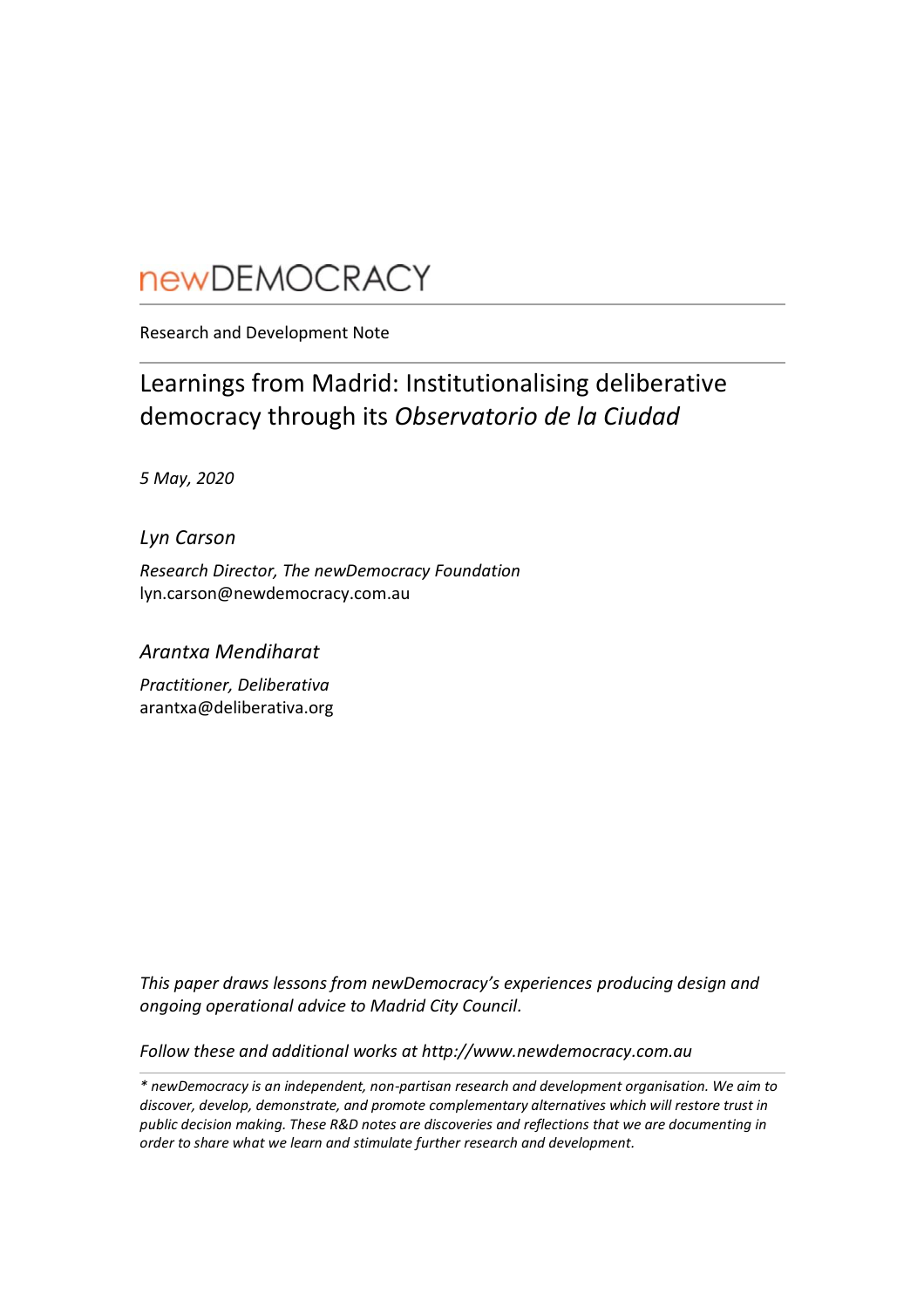### Learnings from Madrid: Institutionalising deliberative democracy through its *Observatorio de la Ciudad*

#### *What was the question?*

In 2018, the City of Madrid established a 'world first' democratic reform with the potential to solve a major problem with the implementation of direct democracy. The city's elected representatives and bureaucrats had little experience of deliberative methods (See, [Mini](https://newdemocracy.com.au/wp-content/uploads/2017/05/docs_researchnotes_2017_May_nDF_RN_20170508_FormsOfMiniPublics.pdf)[publics\)](https://newdemocracy.com.au/wp-content/uploads/2017/05/docs_researchnotes_2017_May_nDF_RN_20170508_FormsOfMiniPublics.pdf), but sought to successfully implement a form of deliberative democracy that was far more robust than their previous efforts with direct democracy and interest-group consultation. A few months later, the reform was retracted. What happened, and what can be learned from it?

#### *Background*

In May 2015, Madrid's municipal elections were won by *Madrid Now*, "a citizen platform of popular unity". An alliance with the socialist party enabled this to happen. The new Mayor appointed a Participation Councillor. Inevitably, there was a strong pull toward online measures and legitimacy that was determined by scale, i.e. the traditional notion that democratic legitimacy is based solely on the number of people involved in a decision, regardless of the nature and depth of their participation.

Several opinion gathering mechanisms were implemented:

- an open-source digital platform [\(decide.madrid\)](https://decide.madrid.es/) was created to manage participatory budgets (in 2016, €60m was dedicated and from 2017 to 2019, €100m was dedicated annually by Madrid City Council), as well as citizen proposals and collaborative legislation;
- public hearings (local forums) became possible.

The promotion of *direct* democracy was one of the main objectives of the Participation Department and decide.madrid was its principal tool. Anyone could register and submit a proposal to Madrid City Council through this website. If a proposal gained the support of 1% of registered voters in Madrid (27,662 residents in 2018), Madrid City Council would then initiate a citizens' referendum. Once this referendum was held, and if the proposal gained majority support, the City Council planned to carry out the proposal.

However, in practice, in 2018, only two citizen proposals received the minimum support needed to go to a public hearing. One of the proposals was beyond the responsibility of the City Council (a single ticket for all public transportation), while the other asked for the introduction of some environmental measures. Many other proposals were submitted to the platform but had a low chance of reaching the vote threshold – not because they lacked merit, but because their advocates did not have the resources to mount an effective campaign. This is a common problem with direct democracy worldwide – the incentives drive significant energy to well-organised, well-resourced campaigns in a race to get proposals over the line instead of the quality of the proposal itself.

At the same time, the local, district forums were not reaching everyday citizens, instead attracting already organised citizen associations, and the decisions taken were not binding. Better engagement methods were needed to move beyond uninformed public *opinion*.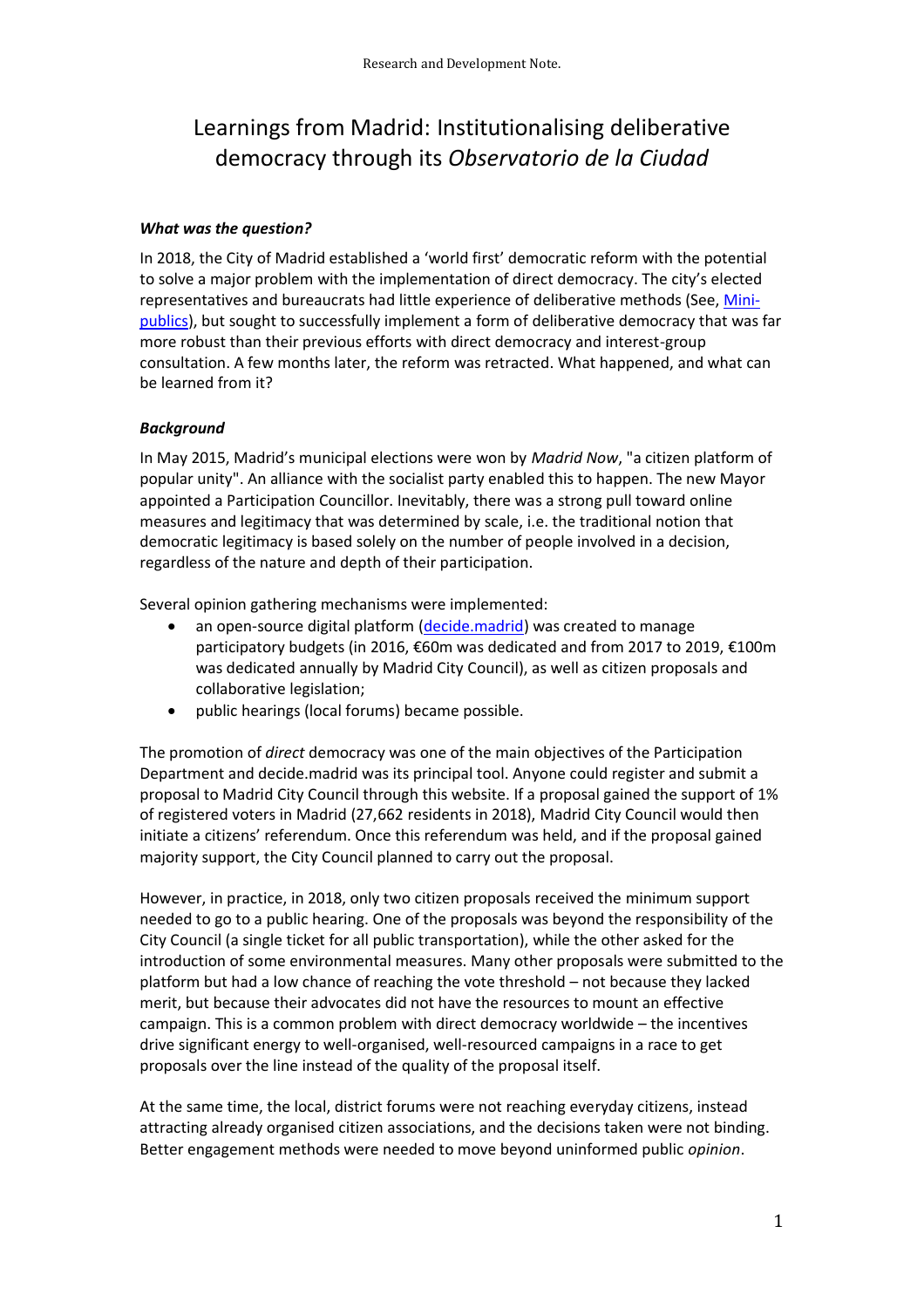The challenge for the City Council was:

- to build a complementary mechanism to the existing one, to find an alternative way to legitimate a referendum, not one built on the number of signatures.
- to instead, select citizen proposals based on their merit instead of the strength of their campaigns; and
- to strengthen the quality of citizen engagement by extending it beyond the "usual suspects".

#### *How was newDemocracy involved?*

In early 2016, ParticipaLab, MediaLab Prado's laboratory, was created to promote hybrid processes of participation, combining direct and deliberative democracy, and involving new digital tools.

ParticipaLab launched, in late 2016, an annual program called "Collective Intelligence for Democracy" (ICD) that called for proposals, internationally, then selected 10 projects that were designed to develop workable prototypes. In the 2017 program, one of the working groups sought help from newDemocracy to develop a design and write manuals (in English and Spanish) on "How to combine digital participation platforms and citizen juries". Subsequently, ParticipaLab contracted the newDemocracy Foundation to co-design a robust citizens' council for the City of Madrid.

newDemocracy and ParticipaLab produced a design for a citizens' council composed of around 50 citizens chosen through a civic lottery to meet in face-to-face sessions to deliberate.

In early 2018, the City Council made public, through a press conference, the intention to transform the existing City Observatory into a "direct citizen participation body". Submissions were called for and comments received via decide.madrid.

Later, newDemocracy's design proposal was made public on its website.

- Advice on Project Design [\(English\)](newDemocracy’s%20%09Advice%20on%20Project%20Design%20–%20English) [\(Spanish\)](https://www.newdemocracy.com.au/wp-content/uploads/2018/11/Madrid-City-Council-Process-Advice-Spanish.pdf)
- Advice on Operational Design [\(English\)](https://www.newdemocracy.com.au/wp-content/uploads/2018/11/Madrid-City-Council-Operational-Advice.pdf) [\(Spanish\)](https://www.newdemocracy.com.au/wp-content/uploads/2018/11/Madrid-City-Council-Operational-Advice-Spanish.pdf)

There are notable differences between newDemocracy's final design advice, and the final model implemented by the City Council which is discussed below.

#### *The model in practice*

The Observatory of the City was envisaged to be a permanent organ of citizen participation. Sitting alongside the 57-member City Council, a group of 49 people and 49 alternates chosen at random were to approach challenges and provide solutions to key issues for the life of the citizens of Madrid. It would monitor municipal action and make recommendations for improvement during a one-year term.

The Observatory would have three main functions:

• To analyse citizen proposals created via the digital participation platform that had been running since September 2015 [\(https://decide.madrid.es/proposals\)](https://decide.madrid.es/proposals); at each session, they would analyse at least the most voted proposal on the platform, and decide to send it or not to public vote. The Observatory would increase the chances for citizens' proposals to go to referendum.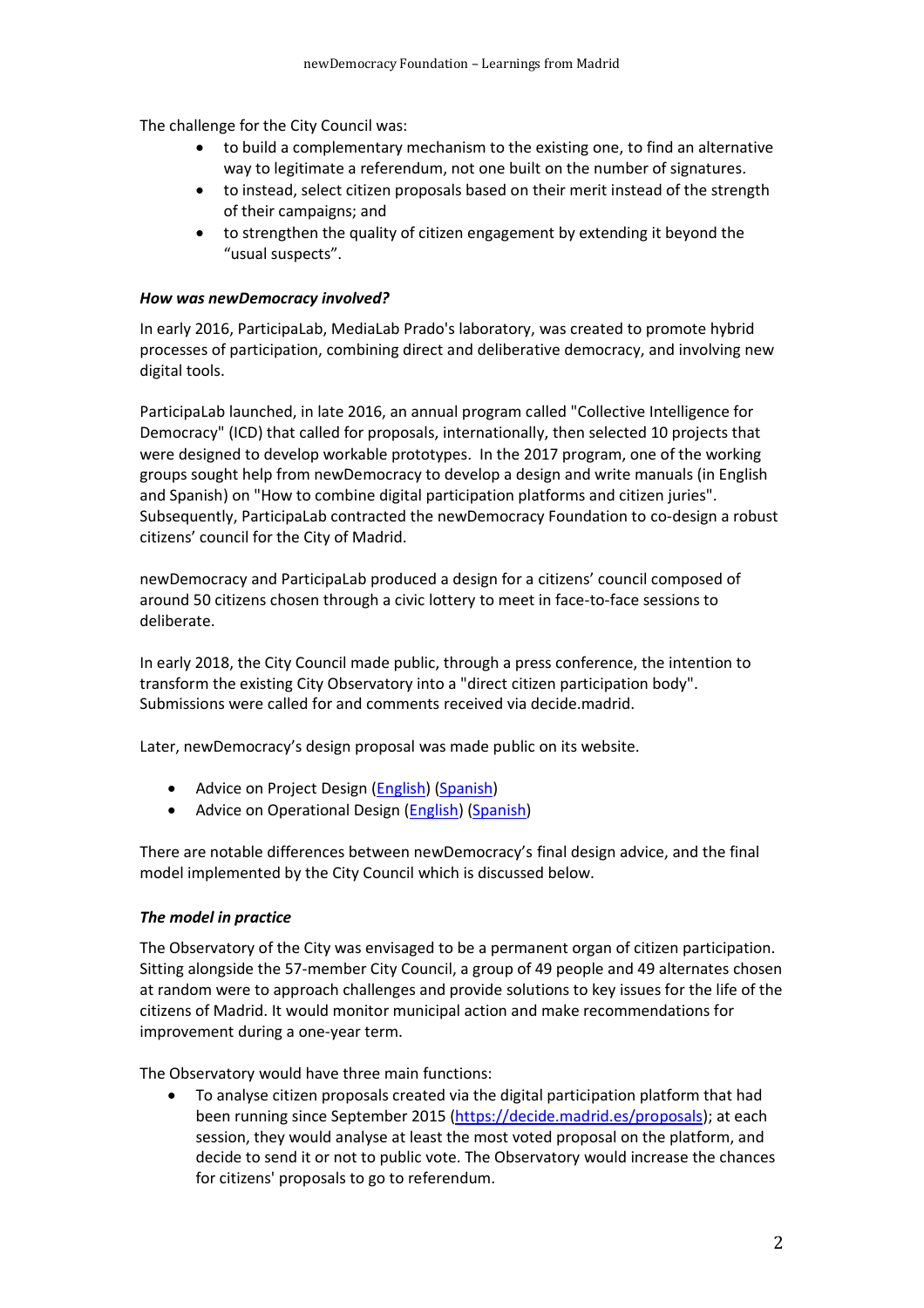- To analyse municipal policies, defining its own agenda, with the possibility of sending their own proposals to a public vote. These two first functions were to be developed at each session of the Observatory (except at the inaugural meeting).
- To deliver reports on particularly significant issues of municipal action and the processes of regulatory approval and modification, at the request of the Plenary, the Mayor's Office or the Governing Board.

Deliberative processes usually seek to reach agreement by exploring and building consensus. However, majorities have to be predefined when consensus is not possible. In order to avoid blockages, a complex combination of majorities was defined in Madrid to take different decisions. For all decisions, a simple majority would be needed, except in three cases, where 80% would be needed:

- when the participants send a citizen's proposal for consultation after making improvements (the person who made the proposal also has to accept them);
- when the decisions are made after a request of the Plenary, the Mayor's Office or the Governing Board;
- when they make a request for a public vote that is not related to citizen proposals made in decide.madrid, and to make a recommendation statement after the public hearing has taken place.

#### *Other considerations about the deliberative design*

A good direct democracy platform with widespread adoption, i.e. with lots of users putting in many ideas, has obvious limitations. Direct democracy platforms can harvest multiple ideas but require fact checks and assessment for relevance. They are effective 'heat maps' for what issues are of concern for people in their day to day lives. The collection of ideas was meant to be a useful *first* step with opportunities provided by the deliberative stage to complement it.

The ambition was to take what was often a public *opinion* tool (decide.madrid online submissions) and counterbalance that with a public *judgement* tool, a civic lottery to convene a panel of 49 everyday people to deliberate on those ideas. The latter would require time and consideration of many ideas to see which, if any, should be sent to a citywide referendum, rather than leaving the City Council with the problem of a long list of ideas that had not been subjected to close examination.

Madrid City Council began the work of creating a *permanent* body, made up of people drawn by lot, which would be responsible for analysing public policies. The design of the citizen assembly drew upon existing experiences throughout the world. This proposal included some recommendations from the prototype mentioned above, but went much further, establishing in particular its permanent nature and its capacity to deal with any aspect of municipal policy.

In order to facilitate its creation, the City Council decided to transform an existing body, the Observatory of the City, which was, until then, a place where politicians and public servants met and analysed surveys and contributions made by citizens through different channels (suggestions, complaints etc.). The Observatory had not organised any meetings for several years. Inevitably, because the intention was to transform an existing mechanism by institutionalising it through the highest level of law, the process slowed down.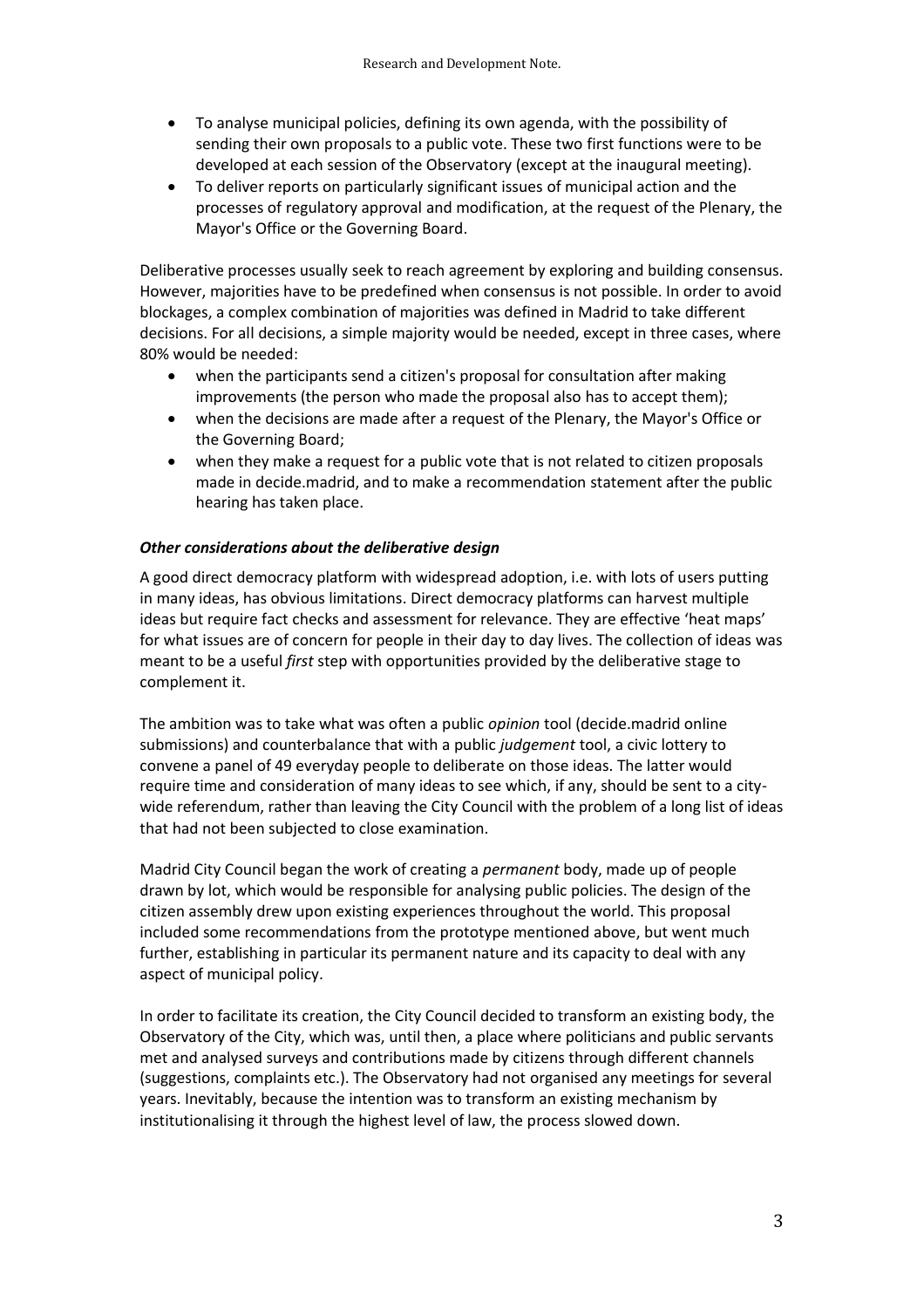#### *When politics intervene*

Despite its ambitious beginnings, politics intervened. During the Council session when it was discussed (early 2019) it was only supported, as predicted, by the governing parties and harshly criticised by opposition parties. This polarisation had occurred routinely, with systematic opposition to all measures approved by the majority.

Almost no public debate happened around the creation of the Observatory; it was mainly done by the Participation Department, in a city (and country) with no public knowledge about civic lotteries (sortition) and deliberative processes. The whole process was quite long (more than one year) for two reasons: (1) it was difficult to gain approval and (2) because of the need to establish the new body at the highest level of municipal law (Ley orgánica).

And four months after the Observatory was voted by the City Council, municipal elections happened and were lost by the governing party, in favour of a coalition of three right-wing parties (Partido Popular, Ciudadanos and Vox).

It began well enough; in spite of the poor timing, there were some achievements.

#### *Recruitment*

In early 2019, 30,000 letters were sent randomly to homes with an invitation to participate. 1,135 persons—579 men and 556 women—accepted. Soon after, 49 persons were selected in the second lottery, according to gender criteria (the city of Madrid is composed of 53% of women), age (five age groupings) and city location (five areas in the city were defined based on the income level).

#### *Facilitators*

Facilitators, already contracted by the City Council, were commissioned to manage the deliberative forum. ParticipaLab, with the help of newDemocracy Foundation, organised a two-day training in January 2019 for the facilitation company that had no experience with deliberative processes.

#### *Working sessions*

Despite occurring after the announcement from the newly elected City Council that the Observatory would disappear, the first session was held in late March 2019. The following four sessions went ahead, though did not occur in optimal political conditions.

#### *What worked well?*

The software that was created in Madrid for decide.madrid is now used by more than 110 institutions in the world throug[h Consul.](http://consulproject.org/en) It is a successful case of an open-source tool that was created by a public administration and disseminated into the world, with the help of Madrid City Council's technical team.

Madrid was initially willing to experiment. It was also determined to create a *permanent*  deliberative body, embedded within the municipal system. This would have meant it could continue to evaluate its contribution and to articulate the work of the Observatory with other municipal mechanisms or with the work done by politicians.

Again, the design had the potential to resolve a significant challenge with many deliberative methods: to take it to scale by combining an online platform with 400,000 people registered,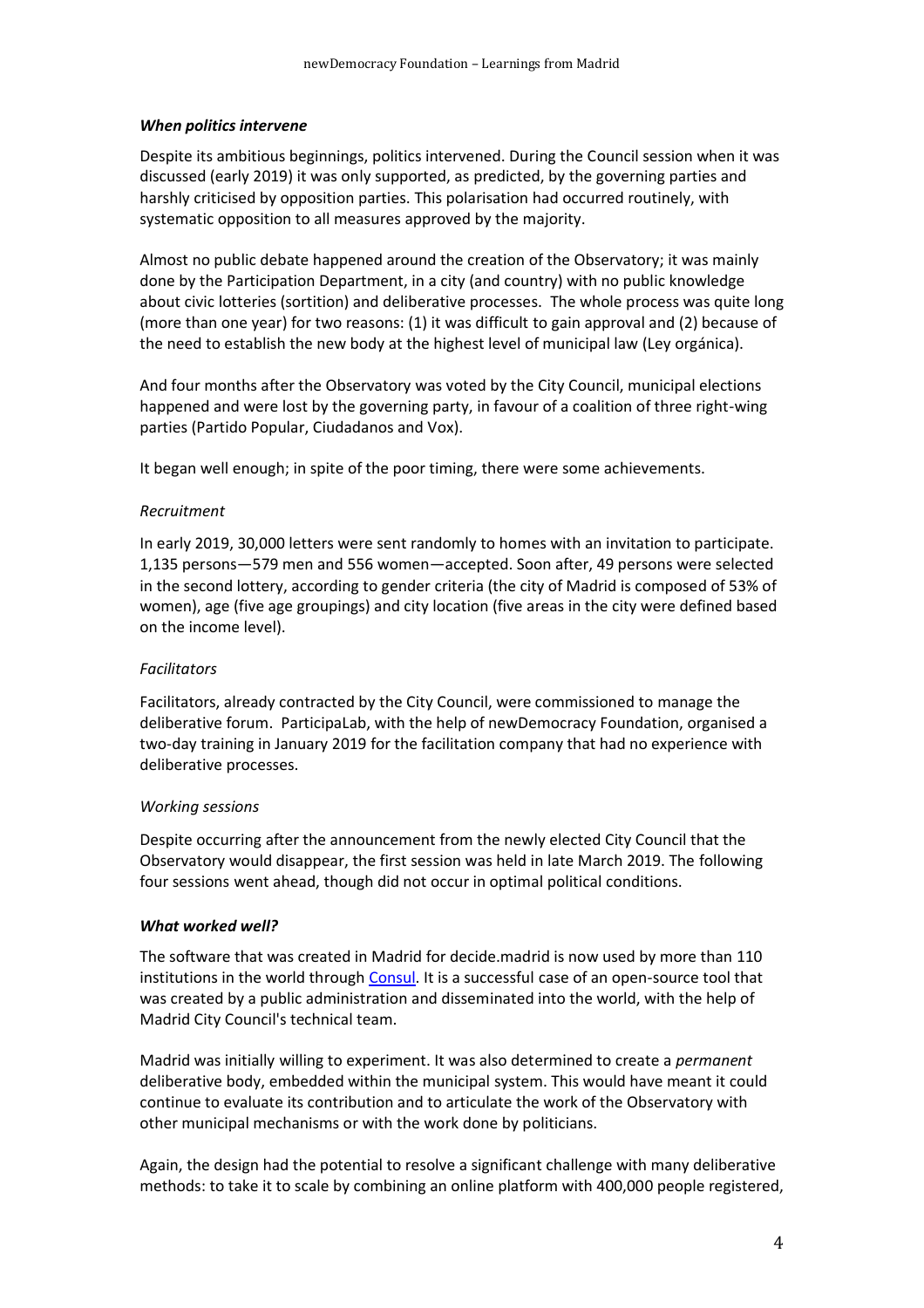with a deeper form of deliberation. It also had the potential to dramatically improve the process of which citizen proposals move to a public vote, basing these decisions on a combination of merit and support rather than only on the effectiveness of a campaign.

Recruitment worked well—a descriptively representative sample assembled. Though the group did have a slight skew to those who knew about decide.madrid before receiving their invitation (74% in the council compared to 34% in the population) (Ganuza & Menéndez, 2019). There was access to experts, deliberative methods for decision making were used, and there were adequate resources. Decisions were to be announced publicly without Council interference.

#### *What could have been done better?*

As an independent deliberative designer brought in initially to support the innovation, newDemocracy watched as its advice was compromised. The imperative to consider the most supported proposals and limit the 'free roam' across *any* proposal was a key limitation. Moreover the requirement to start with everyone on the most voted proposal meant that the power of a group who build trust in one another being able to handle the task in parallel (using the free roam to bring 49 sets of eyes to the task, highlighting a shortlist of proposals from any of the 6000 for consideration in small groups *then* reporting back to the wider group) impaired its function.

As a further limitation, the time imperative to report back quickly and 'show progress' rather than allow participants the time they needed within the year with a single final report (of proposals to be sent to referendum) had the predictable result of participants feeling rushed.

Facilitators should have been brought into planning much earlier. Tasks were unclear in the working sessions. The Observatory's agenda was so overloaded and multi-layered that the simplicity of the core task ("what proposals are worth taking to a city-wide referendum?") got lost. Needless complexity was also added through the President and Vice-President roles and other bureaucratic processes that took up valuable time.

Ultimately, the biggest problem was the lack of joint ownership from elected representatives across political parties. It is essential as a starting point for any deliberative design that decision makers agree that this is an appropriate approach and that they are prepared to support the mini-public's recommendations or state publicly their objections.

#### *What do the results mean for the practice of deliberative democracy?*

The design of the Observatory was a world first. To have had at least a year's experience would have been invaluable for other cities around the world. Nevertheless, some important lessons can be learned from the Madrid experience. Here are just three.

Lesson #1: newDemocracy projects for cities/local government in Australia start with an all councillor workshop as a way of ensuring there is an understanding that any design is nonpartisan and, thus, ensuring there is broad support for the innovation. This was not an option in Madrid and is a key reason for its immediate demise when there was a change in power.

Lesson #2: The design proposal was being reviewed by a political appointment with no previous exposure to a citizens' jury process. Cities need to be open to independent advice.